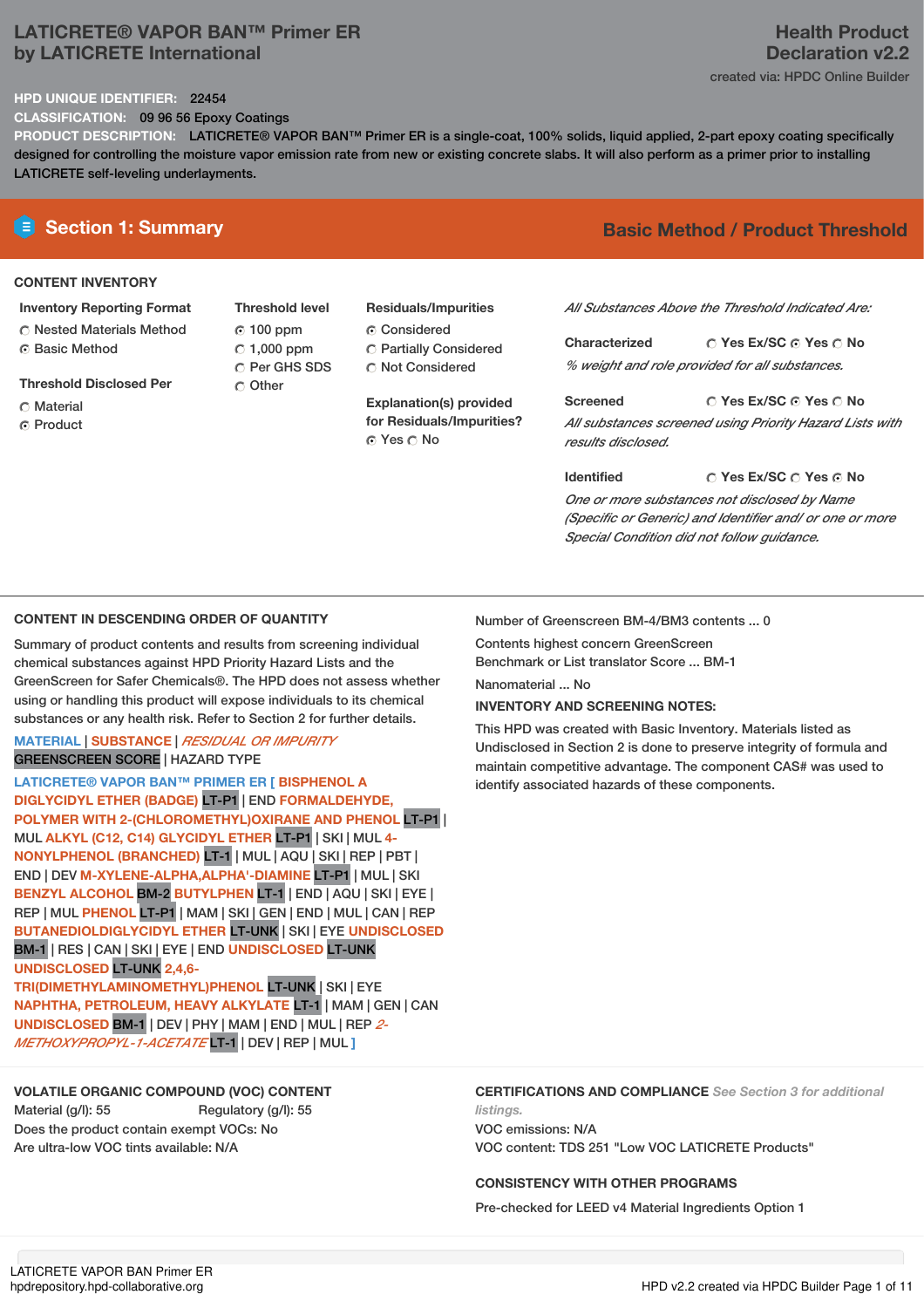Third Party Verified?

Yes No

PREPARER: Self-Prepared VERIFIER: VERIFICATION #:

SCREENING DATE: 2020-10-13 PUBLISHED DATE: 2020-10-13 EXPIRY DATE: 2023-10-13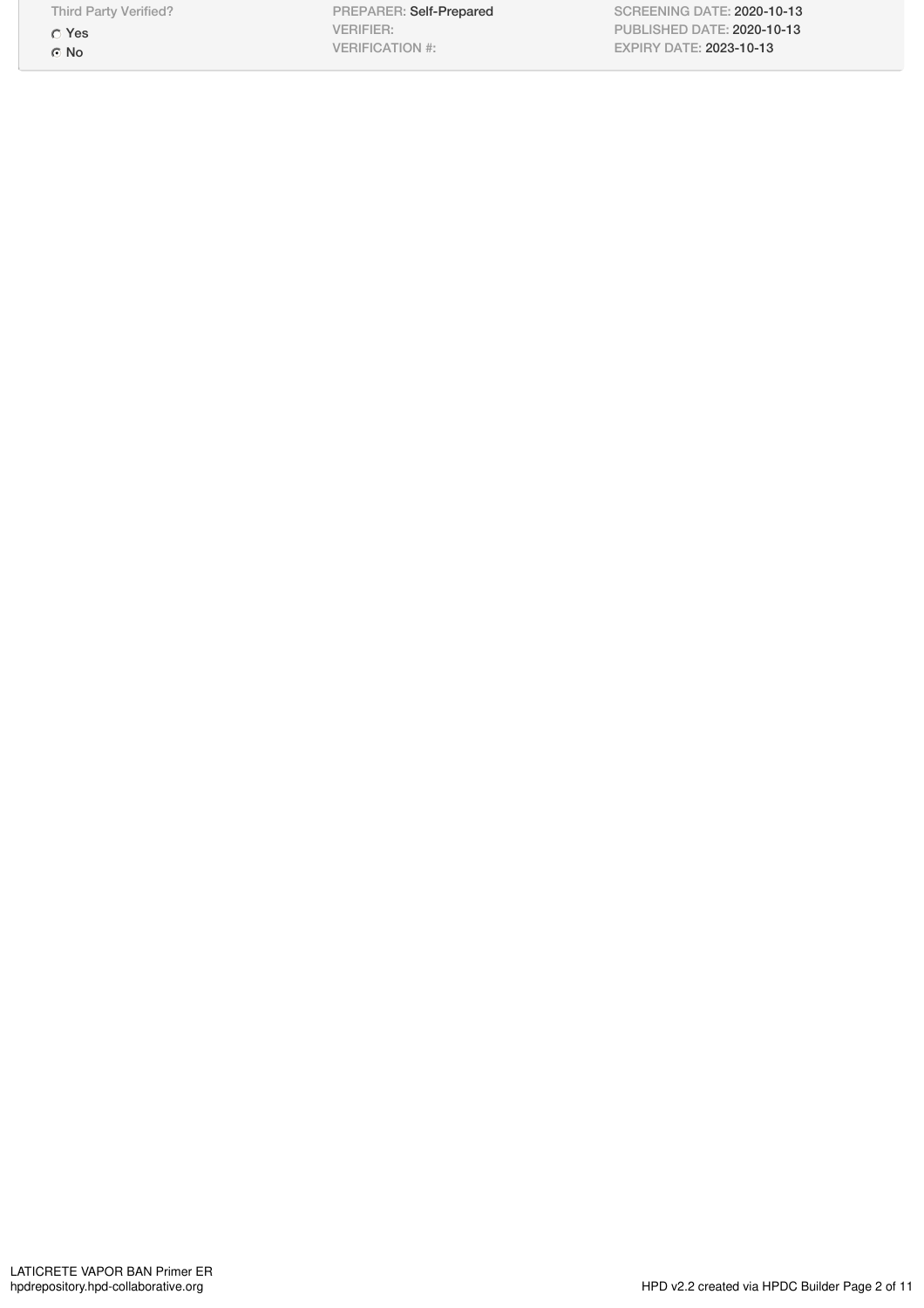This section lists contents in a product based on specific threshold(s) and reports detailed health information including hazards. This HPD uses the *inventory method indicated above, which is one of three possible methods:*

- *Basic Inventory method with Product-level threshold.*
- *Nested Material Inventory method with Product-level threshold*
- *Nested Material Inventory method with individual Material-level thresholds*

Definitions and requirements for the three inventory methods and requirements for each data field can be found in the HPD Open Standard version *2.2, available on the HPDC website at: [www.hpd-collaborative.org/hpd-2-2-standard](https://www.hpd-collaborative.org/hpd-2-2-standard)*

| <b>LATICRETE® VAPOR BAN™ PRIMER ER</b>                                                                                                                                  |                                                                                              |                                                                                                  |  |  |  |  |  |
|-------------------------------------------------------------------------------------------------------------------------------------------------------------------------|----------------------------------------------------------------------------------------------|--------------------------------------------------------------------------------------------------|--|--|--|--|--|
| RESIDUALS AND IMPURITIES CONSIDERED: Yes<br>PRODUCT THRESHOLD: 100 ppm                                                                                                  |                                                                                              |                                                                                                  |  |  |  |  |  |
| RESIDUALS AND IMPURITIES NOTES: Residuals and impurities are measured by quantitative methods and are only displayed when they are<br>potentially greater than 100 ppm. |                                                                                              |                                                                                                  |  |  |  |  |  |
|                                                                                                                                                                         | OTHER PRODUCT NOTES: See SDS at https://laticrete.com for occupational exposure information. |                                                                                                  |  |  |  |  |  |
| <b>BISPHENOL A DIGLYCIDYL ETHER (BADGE)</b>                                                                                                                             |                                                                                              | ID: 25085-99-8                                                                                   |  |  |  |  |  |
|                                                                                                                                                                         |                                                                                              | HAZARD SCREENING METHOD: Pharos Chemical and Materials Library HAZARD SCREENING DATE: 2020-10-13 |  |  |  |  |  |
| %: $30,0000 - 42,0000$                                                                                                                                                  | GS: LT-P1                                                                                    | RC: None<br>NANO: No<br>SUBSTANCE ROLE: Curing agent                                             |  |  |  |  |  |
| <b>HAZARD TYPE</b>                                                                                                                                                      | <b>AGENCY AND LIST TITLES</b>                                                                | <b>WARNINGS</b>                                                                                  |  |  |  |  |  |
| <b>ENDOCRINE</b>                                                                                                                                                        | <b>EU - Priority Endocrine Disruptors</b>                                                    | Category 2 - In vitro evidence of biological activity<br>related to Endocrine Disruption         |  |  |  |  |  |
|                                                                                                                                                                         | SUBSTANCE NOTES: The amount of this component may vary based on plant of manufacture.        |                                                                                                  |  |  |  |  |  |
|                                                                                                                                                                         |                                                                                              |                                                                                                  |  |  |  |  |  |
| FORMALDEHYDE, POLYMER WITH 2-(CHLOROMETHYL)OXIRANE AND<br>ID: 9003-36-5<br><b>PHENOL</b>                                                                                |                                                                                              |                                                                                                  |  |  |  |  |  |
|                                                                                                                                                                         |                                                                                              | HAZARD SCREENING METHOD: Pharos Chemical and Materials Library HAZARD SCREENING DATE: 2020-10-13 |  |  |  |  |  |
| $\%$ : 8.0000 - 14.0000                                                                                                                                                 | GS: LT-P1                                                                                    | <b>RC: None</b><br>NANO: No<br>SUBSTANCE ROLE: Curing agent                                      |  |  |  |  |  |
| <b>HAZARD TYPE</b>                                                                                                                                                      | <b>AGENCY AND LIST TITLES</b>                                                                | <b>WARNINGS</b>                                                                                  |  |  |  |  |  |
| <b>MULTIPLE</b>                                                                                                                                                         | German FEA - Substances Hazardous to<br>Waters                                               | Class 2 - Hazard to Waters                                                                       |  |  |  |  |  |
|                                                                                                                                                                         | SUBSTANCE NOTES: The amount of this component may vary based on plant of manufacture.        |                                                                                                  |  |  |  |  |  |
|                                                                                                                                                                         |                                                                                              |                                                                                                  |  |  |  |  |  |
| <b>ALKYL (C12, C14) GLYCIDYL ETHER</b>                                                                                                                                  |                                                                                              | ID: 68609-97-2                                                                                   |  |  |  |  |  |
|                                                                                                                                                                         |                                                                                              | HAZARD SCREENING METHOD: Pharos Chemical and Materials Library HAZARD SCREENING DATE: 2020-10-13 |  |  |  |  |  |
| $\%: 5.0000 - 11.0000$                                                                                                                                                  | GS: LT-P1                                                                                    | <b>RC: None</b><br>NANO: No<br>SUBSTANCE ROLE: Curing agent                                      |  |  |  |  |  |
| <b>HAZARD TYPE</b>                                                                                                                                                      | <b>AGENCY AND LIST TITLES</b>                                                                | <b>WARNINGS</b>                                                                                  |  |  |  |  |  |
| <b>SKIN IRRITATION</b>                                                                                                                                                  | EU - GHS (H-Statements)                                                                      | H315 - Causes skin irritation                                                                    |  |  |  |  |  |
| <b>SKIN SENSITIZE</b>                                                                                                                                                   | EU - GHS (H-Statements)                                                                      | H317 - May cause an allergic skin reaction                                                       |  |  |  |  |  |
| <b>MULTIPLE</b>                                                                                                                                                         | German FEA - Substances Hazardous to<br>Waters                                               | Class 2 - Hazard to Waters                                                                       |  |  |  |  |  |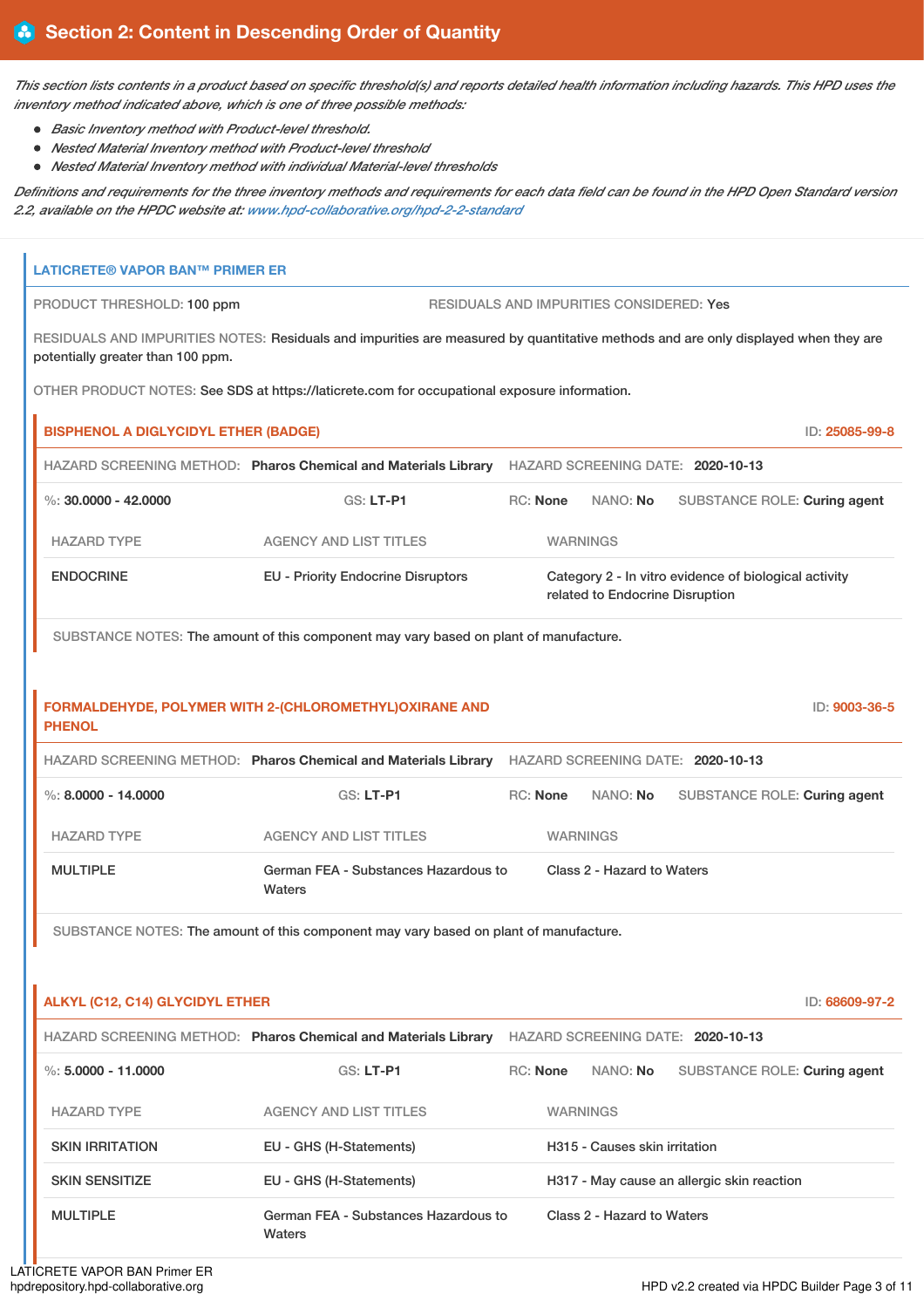|                        | HAZARD SCREENING METHOD: Pharos Chemical and Materials Library HAZARD SCREENING DATE: 2020-10-13 |                                      |                                                             |
|------------------------|--------------------------------------------------------------------------------------------------|--------------------------------------|-------------------------------------------------------------|
| %: $3.0000 - 10.0000$  | $GS: LT-1$                                                                                       | RC: None<br>NANO: No                 | <b>SUBSTANCE ROLE: Activator</b>                            |
| <b>HAZARD TYPE</b>     | <b>AGENCY AND LIST TITLES</b>                                                                    | <b>WARNINGS</b>                      |                                                             |
| <b>RESTRICTED LIST</b> | US EPA - PPT Chemical Action Plans                                                               |                                      | EPA Chemical of Concern - Action Plan published             |
| <b>RESTRICTED LIST</b> | US EPA - PPT Chemical Action Plans                                                               |                                      | TSCA Work Plan chemical - Action Plan in development        |
| <b>ACUTE AQUATIC</b>   | EU - GHS (H-Statements)                                                                          | H400 - Very toxic to aquatic life    |                                                             |
| <b>CHRON AQUATIC</b>   | EU - GHS (H-Statements)                                                                          |                                      | H410 - Very toxic to aquatic life with long lasting effects |
| <b>SKIN IRRITATION</b> | EU - GHS (H-Statements)                                                                          |                                      | H314 - Causes severe skin burns and eye damage              |
| <b>REPRODUCTIVE</b>    | EU - GHS (H-Statements)                                                                          | damaging the unborn child            | H361fd - Suspected of damaging fertility. Suspected of      |
| <b>MULTIPLE</b>        | ChemSec - SIN List                                                                               | Toxicant                             | CMR - Carcinogen, Mutagen &/or Reproductive                 |
| <b>PBT</b>             | ChemSec - SIN List                                                                               | Persistent & very Bioaccumulative)   | PBT / vPvB (Persistent, Bioaccumulative, & Toxic / very     |
| <b>ENDOCRINE</b>       | ChemSec - SIN List                                                                               | <b>Endocrine Disruption</b>          |                                                             |
| <b>ENDOCRINE</b>       | <b>TEDX - Potential Endocrine Disruptors</b>                                                     | <b>Potential Endocrine Disruptor</b> |                                                             |
| <b>MULTIPLE</b>        | German FEA - Substances Hazardous to<br>Waters                                                   | Class 3 - Severe Hazard to Waters    |                                                             |
| <b>REPRODUCTIVE</b>    | US EPA - PPT Chemical Action Plans                                                               | Reproductive effects                 |                                                             |
| <b>CHRON AQUATIC</b>   | US EPA - PPT Chemical Action Plans                                                               | Highly toxic to aquatic organisms    |                                                             |
| <b>DEVELOPMENTAL</b>   | <b>US EPA - PPT Chemical Action Plans</b>                                                        | <b>Developmental Effects</b>         |                                                             |
| <b>ENDOCRINE</b>       | EU - SVHC Authorisation List                                                                     | Equivalent Concern - Candidate List  |                                                             |
| <b>PBT</b>             | OSPAR - Priority PBTs & EDs & equivalent<br>concern                                              |                                      | <b>PBT - Substance of Possible Concern</b>                  |
| <b>ENDOCRINE</b>       | OSPAR - Priority PBTs & EDs & equivalent<br>concern                                              |                                      | <b>Endocrine Disruptor - Chemical for Priority Action</b>   |

SUBSTANCE NOTES: The amount of this component may vary based on plant of manufacture.

| M-XYLENE-ALPHA, ALPHA'-DIAMINE |                                                                |          |                                   | ID: 1477-55-0                                           |
|--------------------------------|----------------------------------------------------------------|----------|-----------------------------------|---------------------------------------------------------|
|                                | HAZARD SCREENING METHOD: Pharos Chemical and Materials Library |          | HAZARD SCREENING DATE: 2020-10-13 |                                                         |
| %: $3.0000 - 10.0000$          | $GS: LT-PI$                                                    | RC: None | NANO: <b>No</b>                   | <b>SUBSTANCE ROLE: Activator</b>                        |
| <b>HAZARD TYPE</b>             | <b>AGENCY AND LIST TITLES</b>                                  |          | <b>WARNINGS</b>                   |                                                         |
| <b>MULTIPLE</b>                | German FEA - Substances Hazardous to<br>Waters                 |          | Class 2 - Hazard to Waters        |                                                         |
| <b>SKIN SENSITIZE</b>          | <b>MAK</b>                                                     |          |                                   | Sensitizing Substance Sh - Danger of skin sensitization |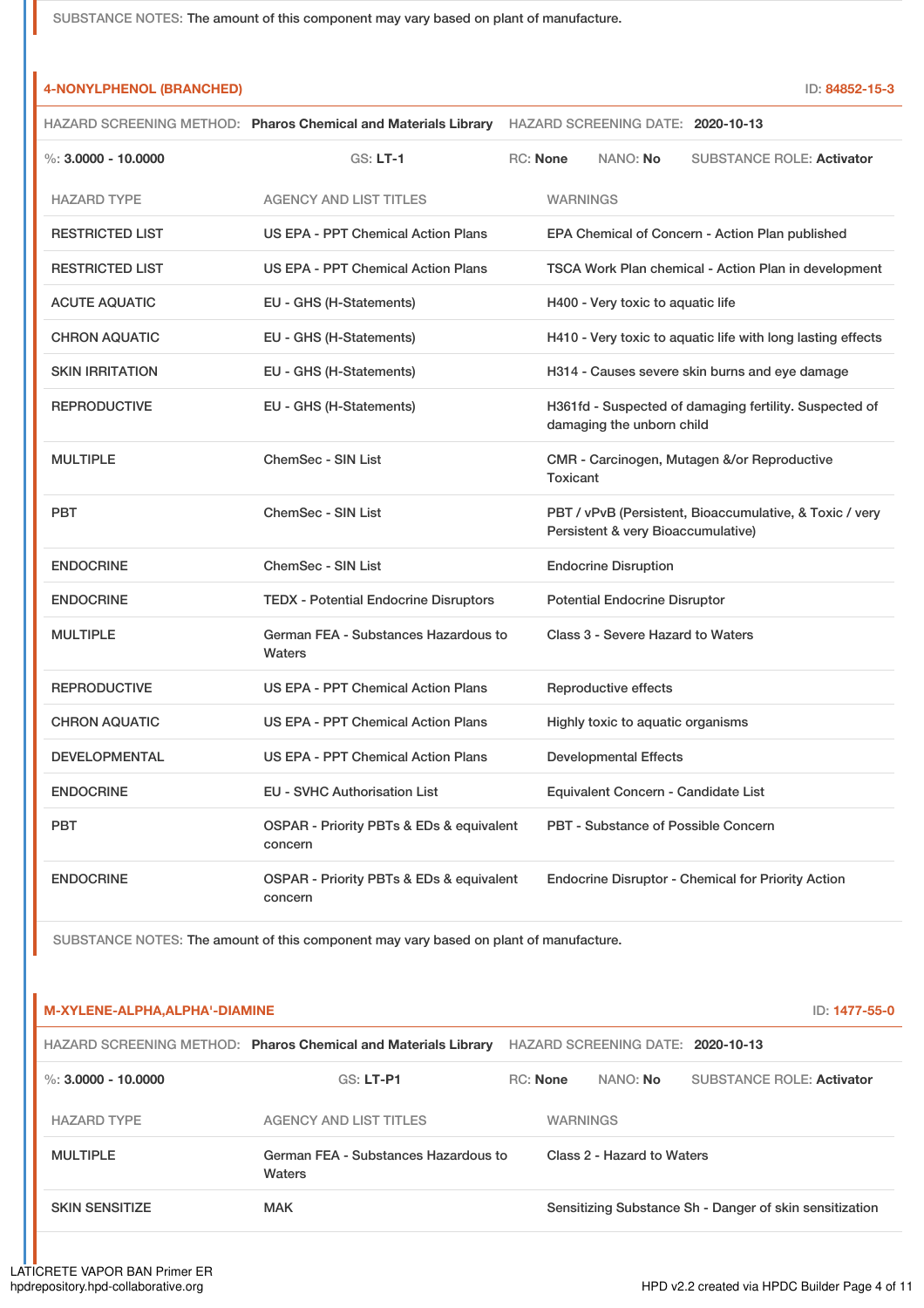| <b>BENZYL ALCOHOL</b> |                                                                |                 |                                   | ID: 100-51-6                                   |
|-----------------------|----------------------------------------------------------------|-----------------|-----------------------------------|------------------------------------------------|
|                       | HAZARD SCREENING METHOD: Pharos Chemical and Materials Library |                 | HAZARD SCREENING DATE: 2020-10-13 |                                                |
| %: $2.0000 - 4.5000$  | $GS:$ BM-2                                                     | RC: None        | NANO: No                          | <b>SUBSTANCE ROLE: Diluent</b>                 |
| <b>HAZARD TYPE</b>    | AGENCY AND LIST TITLES                                         | <b>WARNINGS</b> |                                   |                                                |
| None found            |                                                                |                 |                                   | No warnings found on HPD Priority Hazard Lists |

SUBSTANCE NOTES: The amount of this component may vary based on plant of manufacture.

| <b>BUTYLPHEN</b>       |                                                                    |                 |                 |                                      |                                                             | ID: 98-54-4 |
|------------------------|--------------------------------------------------------------------|-----------------|-----------------|--------------------------------------|-------------------------------------------------------------|-------------|
|                        | HAZARD SCREENING METHOD: Pharos Chemical and Materials Library     |                 |                 | HAZARD SCREENING DATE: 2020-10-13    |                                                             |             |
| $\%: 1.5000 - 5.0000$  | $GS: LT-1$                                                         | <b>RC:</b> None |                 | NANO: No                             | <b>SUBSTANCE ROLE: Activator</b>                            |             |
| <b>HAZARD TYPE</b>     | <b>AGENCY AND LIST TITLES</b>                                      |                 | <b>WARNINGS</b> |                                      |                                                             |             |
| <b>ENDOCRINE</b>       | <b>EU - Priority Endocrine Disruptors</b>                          |                 |                 | related to Endocrine Disruption      | Category 2 - In vitro evidence of biological activity       |             |
| <b>CHRON AQUATIC</b>   | EU - GHS (H-Statements)                                            |                 |                 |                                      | H410 - Very toxic to aquatic life with long lasting effects |             |
| <b>SKIN IRRITATION</b> | EU - GHS (H-Statements)                                            |                 |                 | H315 - Causes skin irritation        |                                                             |             |
| <b>EYE IRRITATION</b>  | EU - GHS (H-Statements)                                            |                 |                 | H318 - Causes serious eye damage     |                                                             |             |
| <b>REPRODUCTIVE</b>    | EU - GHS (H-Statements)                                            |                 |                 |                                      | H361f - Suspected of damaging fertility                     |             |
| <b>ENDOCRINE</b>       | ChemSec - SIN List                                                 |                 |                 | <b>Endocrine Disruption</b>          |                                                             |             |
| <b>ENDOCRINE</b>       | <b>TEDX - Potential Endocrine Disruptors</b>                       |                 |                 | <b>Potential Endocrine Disruptor</b> |                                                             |             |
| <b>MULTIPLE</b>        | German FEA - Substances Hazardous to<br>Waters                     |                 |                 | Class 2 - Hazard to Waters           |                                                             |             |
| <b>SKIN SENSITIZE</b>  | <b>MAK</b>                                                         |                 |                 |                                      | Sensitizing Substance Sh - Danger of skin sensitization     |             |
| <b>ENDOCRINE</b>       | <b>OSPAR - Priority PBTs &amp; EDs &amp; equivalent</b><br>concern |                 |                 |                                      | <b>Endocrine Disruptor - Substance of Possible Concern</b>  |             |

SUBSTANCE NOTES: The amount of this component may vary based on plant of manufacture.

| <b>PHENOL</b>          |                                                                                                  |          |                 | ID: 108-95-2              |
|------------------------|--------------------------------------------------------------------------------------------------|----------|-----------------|---------------------------|
|                        | HAZARD SCREENING METHOD: Pharos Chemical and Materials Library HAZARD SCREENING DATE: 2020-10-13 |          |                 |                           |
| $\%$ : 1.0000 - 2.0000 | GS: LT-P1                                                                                        | RC: None | NANO: <b>No</b> | SUBSTANCE ROLE: Activator |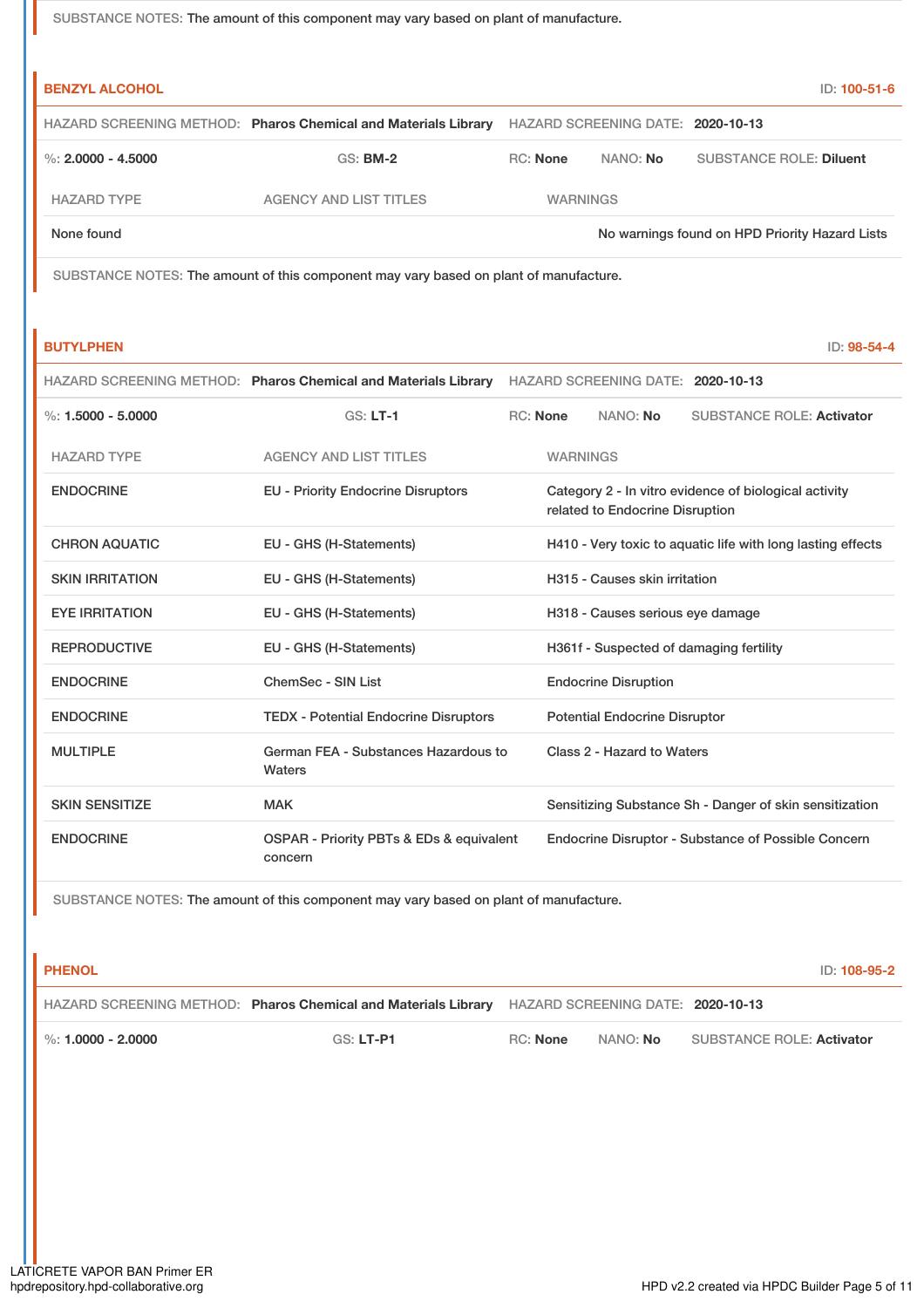| <b>HAZARD TYPE</b>     | <b>AGENCY AND LIST TITLES</b>                                  | <b>WARNINGS</b>                                                                                 |
|------------------------|----------------------------------------------------------------|-------------------------------------------------------------------------------------------------|
| <b>MAMMALIAN</b>       | EU - GHS (H-Statements)                                        | H301 - Toxic if swallowed                                                                       |
| <b>MAMMALIAN</b>       | EU - GHS (H-Statements)                                        | H311 - Toxic in contact with skin                                                               |
| <b>SKIN IRRITATION</b> | EU - GHS (H-Statements)                                        | H314 - Causes severe skin burns and eye damage                                                  |
| <b>MAMMALIAN</b>       | EU - GHS (H-Statements)                                        | H331 - Toxic if inhaled                                                                         |
| <b>GENE MUTATION</b>   | EU - GHS (H-Statements)                                        | H341 - Suspected of causing genetic defects                                                     |
| <b>ENDOCRINE</b>       | <b>TEDX - Potential Endocrine Disruptors</b>                   | <b>Potential Endocrine Disruptor</b>                                                            |
| <b>MULTIPLE</b>        | German FEA - Substances Hazardous to<br>Waters                 | Class 2 - Hazard to Waters                                                                      |
| <b>CANCER</b>          |                                                                |                                                                                                 |
|                        | <b>MAK</b>                                                     | Carcinogen Group 3B - Evidence of carcinogenic effects<br>but not sufficient for classification |
| <b>MAMMALIAN</b>       | <b>US EPA - EPCRA Extremely Hazardous</b><br><b>Substances</b> | <b>Extremely Hazardous Substances</b>                                                           |
| <b>GENE MUTATION</b>   | GHS - New Zealand                                              | 6.6A - Known or presumed human mutagens                                                         |
| <b>GENE MUTATION</b>   | GHS - Japan                                                    | Germ cell mutagenicity - Category 1B [H340]                                                     |

| <b>BUTANEDIOLDIGLYCIDYL ETHER</b><br>ID: 2425-79-8 |                                                                |                 |                                      |                                                         |  |
|----------------------------------------------------|----------------------------------------------------------------|-----------------|--------------------------------------|---------------------------------------------------------|--|
|                                                    | HAZARD SCREENING METHOD: Pharos Chemical and Materials Library |                 | HAZARD SCREENING DATE: 2020-10-13    |                                                         |  |
| %: $1.0000 - 3.0000$                               | <b>GS: LT-UNK</b>                                              | <b>RC:</b> None | NANO: <b>No</b>                      | <b>SUBSTANCE ROLE: Diluent</b>                          |  |
| <b>HAZARD TYPE</b>                                 | <b>AGENCY AND LIST TITLES</b>                                  |                 | <b>WARNINGS</b>                      |                                                         |  |
| <b>SKIN IRRITATION</b>                             | EU - GHS (H-Statements)                                        |                 | H315 - Causes skin irritation        |                                                         |  |
| <b>SKIN SENSITIZE</b>                              | EU - GHS (H-Statements)                                        |                 |                                      | H317 - May cause an allergic skin reaction              |  |
| <b>EYE IRRITATION</b>                              | EU - GHS (H-Statements)                                        |                 | H319 - Causes serious eye irritation |                                                         |  |
| <b>SKIN SENSITIZE</b>                              | <b>MAK</b>                                                     |                 |                                      | Sensitizing Substance Sh - Danger of skin sensitization |  |

SUBSTANCE NOTES: The amount of this component may vary based on plant of manufacture.

## **UNDISCLOSED**

|                         | HAZARD SCREENING METHOD: Pharos Chemical and Materials Library HAZARD SCREENING DATE: 2020-10-13 |          |                 |                           |
|-------------------------|--------------------------------------------------------------------------------------------------|----------|-----------------|---------------------------|
| $\,$ %: 0.5000 - 1.5000 | GS: <b>BM-1</b>                                                                                  | RC: None | NANO: <b>No</b> | SUBSTANCE ROLE: Activator |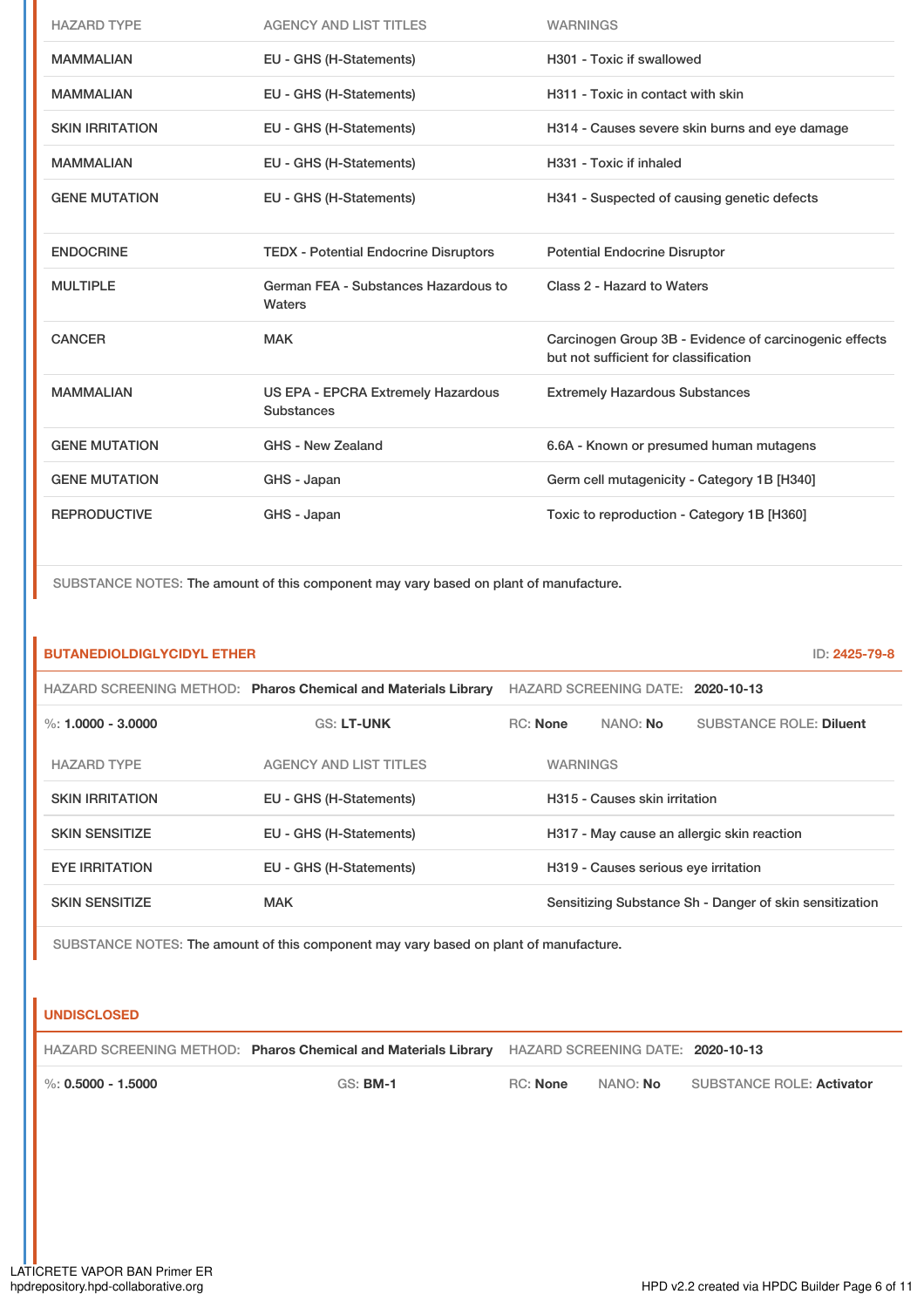| <b>HAZARD TYPE</b>     | <b>AGENCY AND LIST TITLES</b>                | <b>WARNINGS</b>                                                                                 |
|------------------------|----------------------------------------------|-------------------------------------------------------------------------------------------------|
| <b>RESPIRATORY</b>     | AOEC - Asthmagens                            | Asthmagen (Rs) - sensitizer-induced                                                             |
| <b>CANCER</b>          | <b>IARC</b>                                  | Group 2b - Possibly carcinogenic to humans                                                      |
| <b>SKIN IRRITATION</b> | EU - GHS (H-Statements)                      | H315 - Causes skin irritation                                                                   |
| <b>EYE IRRITATION</b>  | EU - GHS (H-Statements)                      | H318 - Causes serious eye damage                                                                |
| <b>ENDOCRINE</b>       | <b>TEDX - Potential Endocrine Disruptors</b> | <b>Potential Endocrine Disruptor</b>                                                            |
| <b>CANCER</b>          | <b>MAK</b>                                   | Carcinogen Group 3B - Evidence of carcinogenic effects<br>but not sufficient for classification |
| <b>SKIN SENSITIZE</b>  | <b>MAK</b>                                   | Sensitizing Substance Sh - Danger of skin sensitization                                         |
| <b>CANCER</b>          | CA EPA - Prop 65                             | Carcinogen                                                                                      |

SUBSTANCE NOTES: The amount of this component may vary based on plant of manufacture. This material is shown as undisclosed to preserve integrity of formula and maintain competitive advantage. The component CAS# was used to identify associated hazards.

#### **UNDISCLOSED**

|                      | HAZARD SCREENING METHOD: Pharos Chemical and Materials Library | HAZARD SCREENING DATE: 2020-10-13 |                 |                                                |
|----------------------|----------------------------------------------------------------|-----------------------------------|-----------------|------------------------------------------------|
| %: $0.0200 - 0.0600$ | <b>GS: LT-UNK</b>                                              | <b>RC:</b> None                   | NANO: <b>No</b> | SUBSTANCE ROLE: Defoamer                       |
| <b>HAZARD TYPE</b>   | AGENCY AND LIST TITLES                                         | <b>WARNINGS</b>                   |                 |                                                |
| None found           |                                                                |                                   |                 | No warnings found on HPD Priority Hazard Lists |

SUBSTANCE NOTES: The amount of this component may vary based on plant of manufacture. This material is shown as undisclosed to preserve integrity of formula and maintain competitive advantage. The component CAS# was used to identify associated hazards.

#### **UNDISCLOSED**

|                    | HAZARD SCREENING METHOD: Pharos Chemical and Materials Library HAZARD SCREENING DATE: 2020-10-13 |                 |          |                                                |
|--------------------|--------------------------------------------------------------------------------------------------|-----------------|----------|------------------------------------------------|
| %: 0.0200 - 0.0500 | <b>GS: LT-UNK</b>                                                                                | RC: None        | NANO: No | <b>SUBSTANCE ROLE: Surfactant</b>              |
| <b>HAZARD TYPE</b> | AGENCY AND LIST TITLES                                                                           | <b>WARNINGS</b> |          |                                                |
| None found         |                                                                                                  |                 |          | No warnings found on HPD Priority Hazard Lists |

SUBSTANCE NOTES: The amount of this component may vary based on plant of manufacture. This material is shown as undisclosed to preserve integrity of formula and maintain competitive advantage. The component CAS# was used to identify associated hazards.

| 2,4,6-TRI(DIMETHYLAMINOMETHYL)PHENOL<br>ID: 90-72-2 |                                                                |                                      |                                   |                                  |  |
|-----------------------------------------------------|----------------------------------------------------------------|--------------------------------------|-----------------------------------|----------------------------------|--|
|                                                     | HAZARD SCREENING METHOD: Pharos Chemical and Materials Library |                                      | HAZARD SCREENING DATE: 2020-10-13 |                                  |  |
| $\%$ : 0.0060 - 0.0200                              | <b>GS: LT-UNK</b>                                              | RC: None                             | NANO: No                          | <b>SUBSTANCE ROLE: Activator</b> |  |
| <b>HAZARD TYPE</b>                                  | <b>AGENCY AND LIST TITLES</b>                                  | <b>WARNINGS</b>                      |                                   |                                  |  |
| <b>SKIN IRRITATION</b>                              | EU - GHS (H-Statements)                                        | H315 - Causes skin irritation        |                                   |                                  |  |
| <b>EYE IRRITATION</b>                               | EU - GHS (H-Statements)                                        | H319 - Causes serious eye irritation |                                   |                                  |  |
|                                                     |                                                                |                                      |                                   |                                  |  |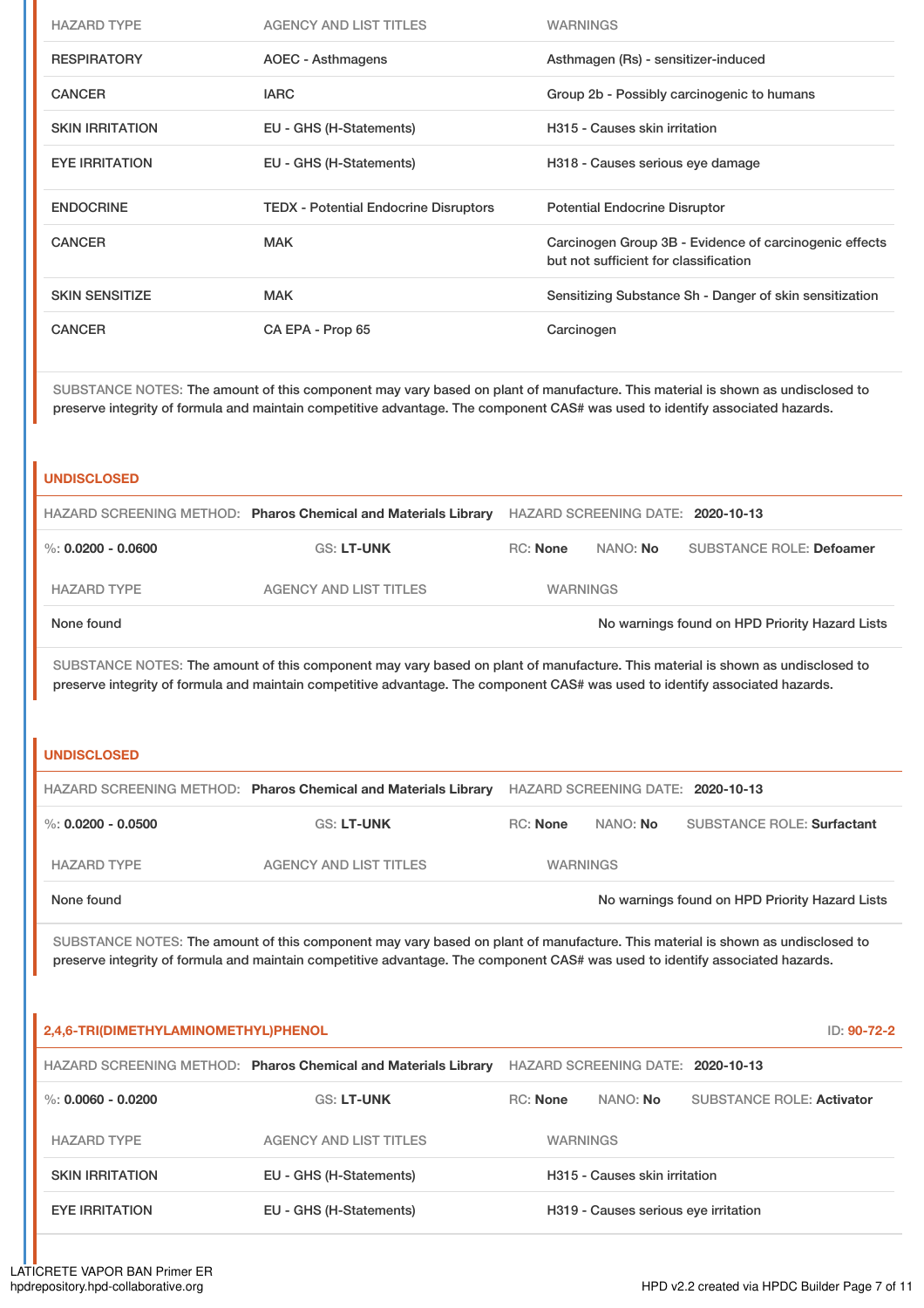| NAPHTHA, PETROLEUM, HEAVY ALKYLATE<br>ID: 64741-65-7 |                                                                                                                                  |                                                                                                   |                                                                          |                                   |                                |
|------------------------------------------------------|----------------------------------------------------------------------------------------------------------------------------------|---------------------------------------------------------------------------------------------------|--------------------------------------------------------------------------|-----------------------------------|--------------------------------|
|                                                      | HAZARD SCREENING METHOD: Pharos Chemical and Materials Library                                                                   |                                                                                                   |                                                                          | HAZARD SCREENING DATE: 2020-10-13 |                                |
| %: $0.0010 - 0.2000$                                 | $GS: LT-1$                                                                                                                       | RC: None                                                                                          |                                                                          | NANO: No                          | <b>SUBSTANCE ROLE: Solvent</b> |
| <b>HAZARD TYPE</b>                                   | <b>AGENCY AND LIST TITLES</b>                                                                                                    |                                                                                                   | <b>WARNINGS</b>                                                          |                                   |                                |
| <b>MAMMALIAN</b>                                     | EU - GHS (H-Statements)                                                                                                          | H304 - May be fatal if swallowed and enters airways                                               |                                                                          |                                   |                                |
| <b>GENE MUTATION</b>                                 | EU - GHS (H-Statements)                                                                                                          | H340 - May cause genetic defects                                                                  |                                                                          |                                   |                                |
| <b>CANCER</b>                                        | EU - GHS (H-Statements)                                                                                                          | H350 - May cause cancer                                                                           |                                                                          |                                   |                                |
| <b>CANCER</b>                                        | <b>EU - REACH Annex XVII CMRs</b>                                                                                                | Carcinogen Category 2 - Substances which should be<br>regarded as if they are Carcinogenic to man |                                                                          |                                   |                                |
| <b>GENE MUTATION</b>                                 | <b>EU - REACH Annex XVII CMRs</b><br>Mutagen Category 2 - Substances which should be<br>regarded as if they are Mutagenic to man |                                                                                                   |                                                                          |                                   |                                |
| <b>CANCER</b>                                        | <b>EU - Annex VI CMRs</b>                                                                                                        |                                                                                                   | Carcinogen Category 1B - Presumed Carcinogen based<br>on animal evidence |                                   |                                |
| <b>GENE MUTATION</b>                                 | EU - Annex VI CMRs                                                                                                               |                                                                                                   | Mutagen - Category 1B                                                    |                                   |                                |
| <b>GENE MUTATION</b>                                 | GHS - Australia                                                                                                                  |                                                                                                   |                                                                          | H340 - May cause genetic defects  |                                |
| <b>CANCER</b>                                        | GHS - Australia                                                                                                                  |                                                                                                   |                                                                          | H350 - May cause cancer           |                                |

SUBSTANCE NOTES: The amount of this component may vary based on plant of manufacture.

#### **UNDISCLOSED**

|                            | HAZARD SCREENING METHOD: Pharos Chemical and Materials Library |                                                                      |                                            | HAZARD SCREENING DATE: 2020-10-13 |                                |
|----------------------------|----------------------------------------------------------------|----------------------------------------------------------------------|--------------------------------------------|-----------------------------------|--------------------------------|
| $\%: 0.0001 - 0.0100$      | <b>GS: BM-1</b>                                                |                                                                      | <b>RC:</b> None                            | NANO: No                          | <b>SUBSTANCE ROLE: Solvent</b> |
| <b>HAZARD TYPE</b>         | <b>AGENCY AND LIST TITLES</b>                                  |                                                                      | <b>WARNINGS</b>                            |                                   |                                |
| <b>DEVELOPMENTAL</b>       | US NIH - Reproductive & Developmental<br>Monographs            | Clear Evidence of Adverse Effects - Developmental<br><b>Toxicity</b> |                                            |                                   |                                |
| PHYSICAL HAZARD (REACTIVE) | EU - GHS (H-Statements)                                        | H225 - Highly flammable liquid and vapour                            |                                            |                                   |                                |
| <b>MAMMALIAN</b>           | EU - GHS (H-Statements)                                        | H301 - Toxic if swallowed                                            |                                            |                                   |                                |
| <b>MAMMALIAN</b>           | EU - GHS (H-Statements)                                        |                                                                      | H311 - Toxic in contact with skin          |                                   |                                |
| <b>MAMMALIAN</b>           | EU - GHS (H-Statements)                                        |                                                                      | H331 - Toxic if inhaled                    |                                   |                                |
| <b>ORGAN TOXICANT</b>      | EU - GHS (H-Statements)                                        |                                                                      | H370 - Causes damage to organs             |                                   |                                |
| <b>ENDOCRINE</b>           | <b>TEDX - Potential Endocrine Disruptors</b>                   |                                                                      | <b>Potential Endocrine Disruptor</b>       |                                   |                                |
| <b>MULTIPLE</b>            | German FEA - Substances Hazardous to<br>Waters                 |                                                                      | Class 2 - Hazard to Waters                 |                                   |                                |
| <b>REPRODUCTIVE</b>        | GHS - Japan                                                    |                                                                      | Toxic to reproduction - Category 1B [H360] |                                   |                                |
| <b>DEVELOPMENTAL</b>       | CA EPA - Prop 65                                               |                                                                      |                                            | Developmental toxicity            |                                |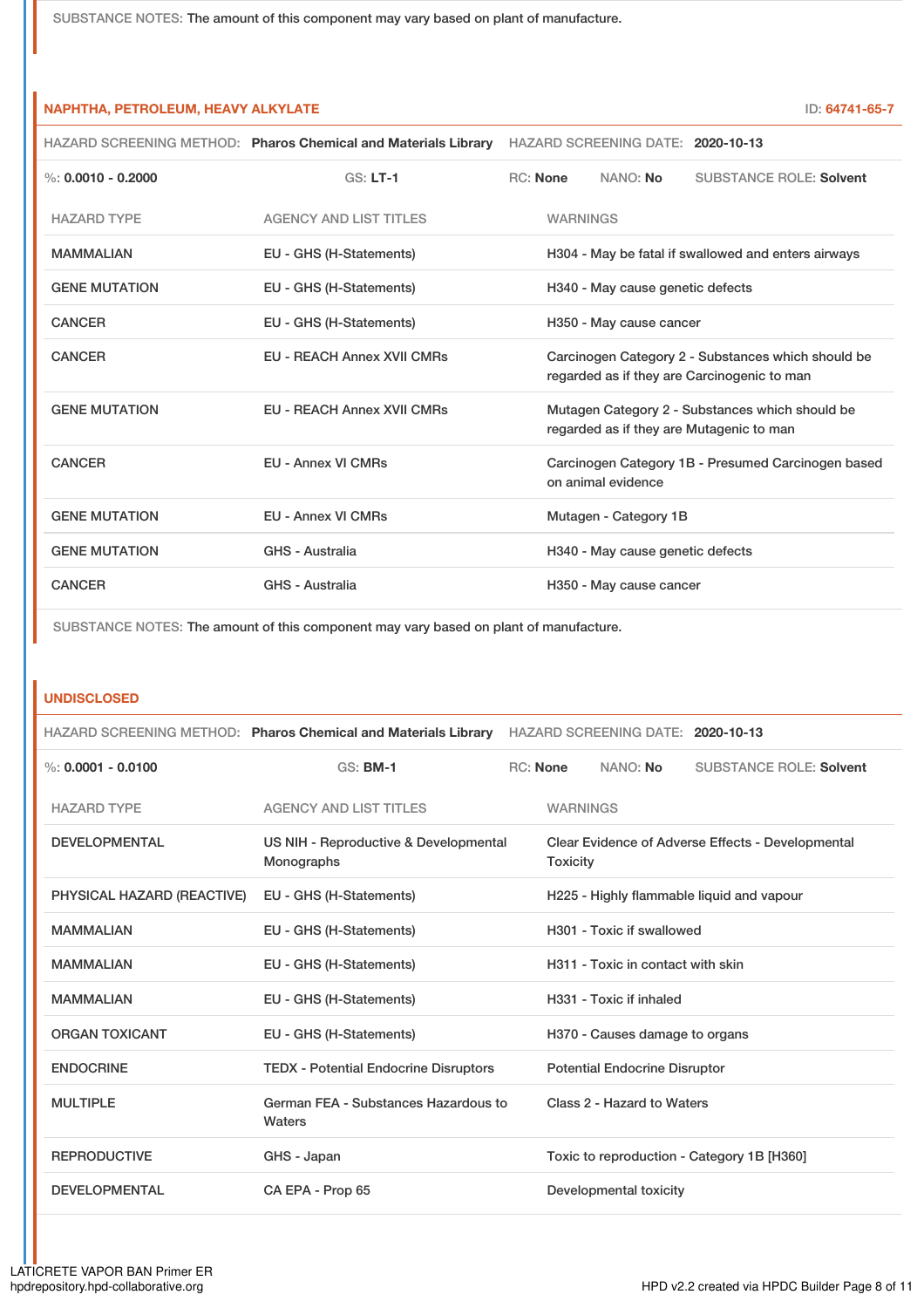SUBSTANCE NOTES: The amount of this component may vary based on plant of manufacture. This material is shown as undisclosed to preserve integrity of formula and maintain competitive advantage. The component CAS# was used to identify associated hazards.

| 2-METHOXYPROPYL-1-ACETATE<br>ID: 70657-70-4 |                                                                |                                                                                                                                                    |  |  |  |  |
|---------------------------------------------|----------------------------------------------------------------|----------------------------------------------------------------------------------------------------------------------------------------------------|--|--|--|--|
|                                             | HAZARD SCREENING METHOD: Pharos Chemical and Materials Library | HAZARD SCREENING DATE: 2020-10-13                                                                                                                  |  |  |  |  |
| %: Impurity/Residual                        | $GS: LT-1$                                                     | RC: None NANO: No SUBSTANCE ROLE: Impurity/Residual                                                                                                |  |  |  |  |
| <b>HAZARD TYPE</b>                          | <b>AGENCY AND LIST TITLES</b>                                  | <b>WARNINGS</b>                                                                                                                                    |  |  |  |  |
| <b>DEVELOPMENTAL</b>                        | EU - GHS (H-Statements)                                        | H360D - May damage the unborn child                                                                                                                |  |  |  |  |
| <b>REPRODUCTIVE</b>                         | EU - REACH Annex XVII CMRs                                     | Toxic to Reproduction Category 2 - Substances which<br>should be regarded as if they impair fertility or cause<br>Developmental Toxicity in humans |  |  |  |  |
| <b>MULTIPLE</b>                             | ChemSec - SIN List                                             | CMR - Carcinogen, Mutagen &/or Reproductive<br>Toxicant                                                                                            |  |  |  |  |
| <b>DEVELOPMENTAL</b>                        | <b>MAK</b>                                                     | Pregnancy Risk Group B                                                                                                                             |  |  |  |  |
| <b>REPRODUCTIVE</b>                         | <b>EU - Annex VI CMRs</b>                                      | Reproductive Toxicity - Category 1B                                                                                                                |  |  |  |  |
| <b>DEVELOPMENTAL</b>                        | <b>GHS - Australia</b>                                         | H360D - May damage the unborn child                                                                                                                |  |  |  |  |

SUBSTANCE NOTES: This substance is an impurity or residual. This impurity/residual may or may not be present based on the source of the raw material and/or be less than 100 ppm.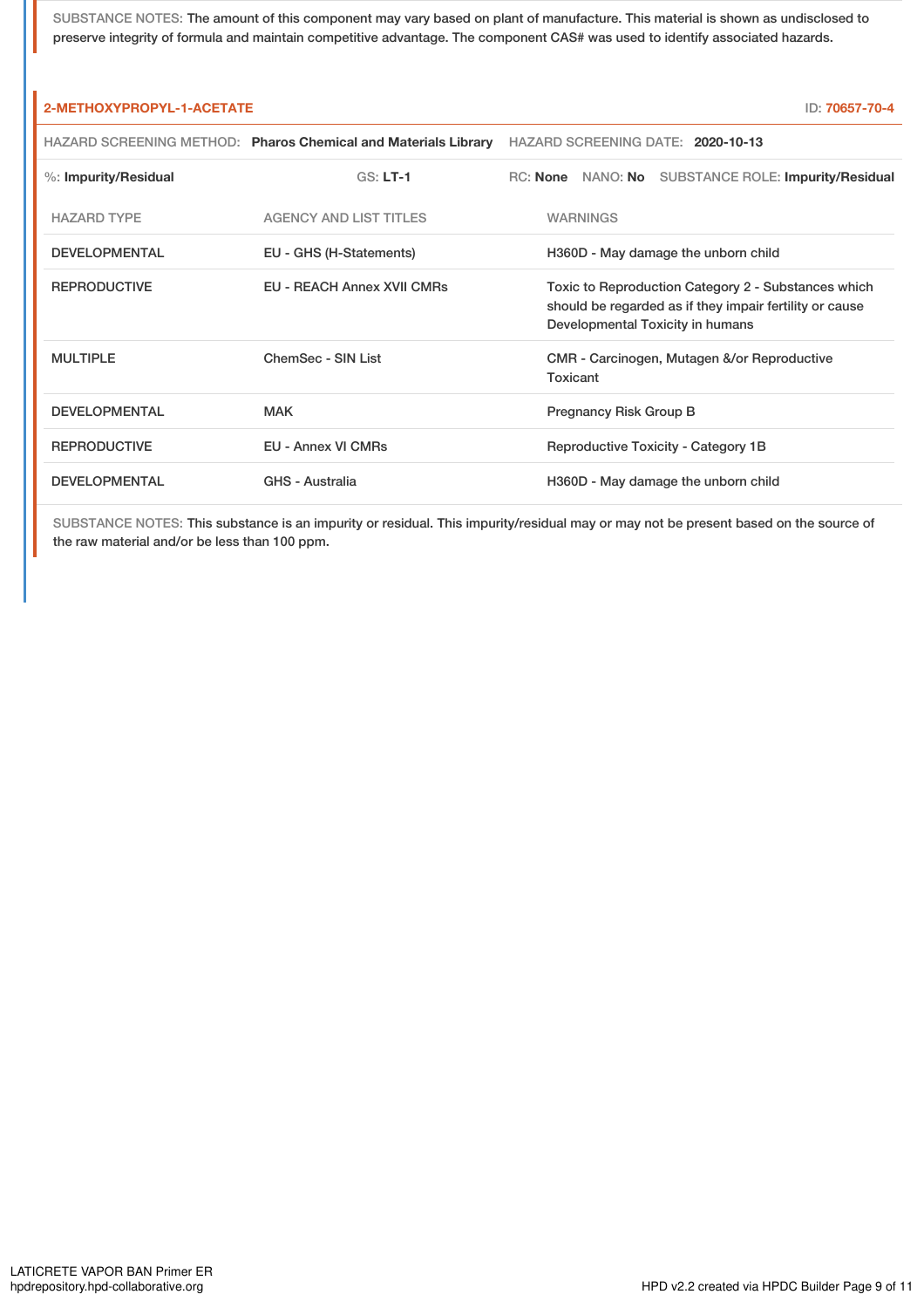This section lists applicable certification and standards compliance information for VOC emissions and VOC content. Other types of health or *environmental performance testing or certifications completed for the product may be provided.*

| <b>VOC EMISSIONS</b>                                                                                                                                                                                                   | N/A                                         |                     |                                    |  |  |  |
|------------------------------------------------------------------------------------------------------------------------------------------------------------------------------------------------------------------------|---------------------------------------------|---------------------|------------------------------------|--|--|--|
| CERTIFYING PARTY: Self-declared<br><b>APPLICABLE FACILITIES: Applies to All Facilities.</b><br><b>CERTIFICATE URL:</b>                                                                                                 | <b>ISSUE DATE: 2020-10-</b><br>13           | <b>EXPIRY DATE:</b> | <b>CERTIFIER OR LAB: LATICRETE</b> |  |  |  |
| CERTIFICATION AND COMPLIANCE NOTES: LATICRETE® VAPOR BAN™ Primer ER has not been tested for VOC emissions.                                                                                                             |                                             |                     |                                    |  |  |  |
| <b>VOC CONTENT</b>                                                                                                                                                                                                     | <b>TDS 251 "Low VOC LATICRETE Products"</b> |                     |                                    |  |  |  |
| CERTIFYING PARTY: Self-declared<br><b>APPLICABLE FACILITIES: Applies to All Facilities.</b><br><b>CERTIFICATE URL:</b><br>https://cdn.laticrete.com/~/media/support-and-<br>downloads/technical-datasheets/tds251.ashx | <b>ISSUE DATE: 2020-08-</b><br>12           | <b>EXPIRY DATE:</b> | <b>CERTIFIER OR LAB: LATICRETE</b> |  |  |  |
| CERTIFICATION AND COMPLIANCE NOTES: Meets LEED v4.1 Credit "Low Emitting Materials" VOC Content Requirements per SCAQMD Rule<br>1113 (Waterproofing Sealers)                                                           |                                             |                     |                                    |  |  |  |

# **Section 4: Accessories**

This section lists related products or materials that the manufacturer requires or recommends for installation (such as adhesives or fasteners), maintenance, cleaning, or operations. For information relating to the contents of these related products, refer to their applicable Health Product *Declarations, if available.*

No accessories are required for this product.

# **Section 5: General Notes**

LATICRETE® VAPOR BAN™ Primer ER does not meet Living Building Challenge requirements because it does contain 2 components which are found on the LBC Red Listed Materials or Chemicals v4.0. Specifically, LATICRETE VAPOR BAN Primer ER contains Bisphenol A Diglycidyl Ether (BADGE) and 4-Nonylphenol (branched) as stated in Section 2 of this HPD in amounts greater than the LBC Small Component Clause maximum threshold.